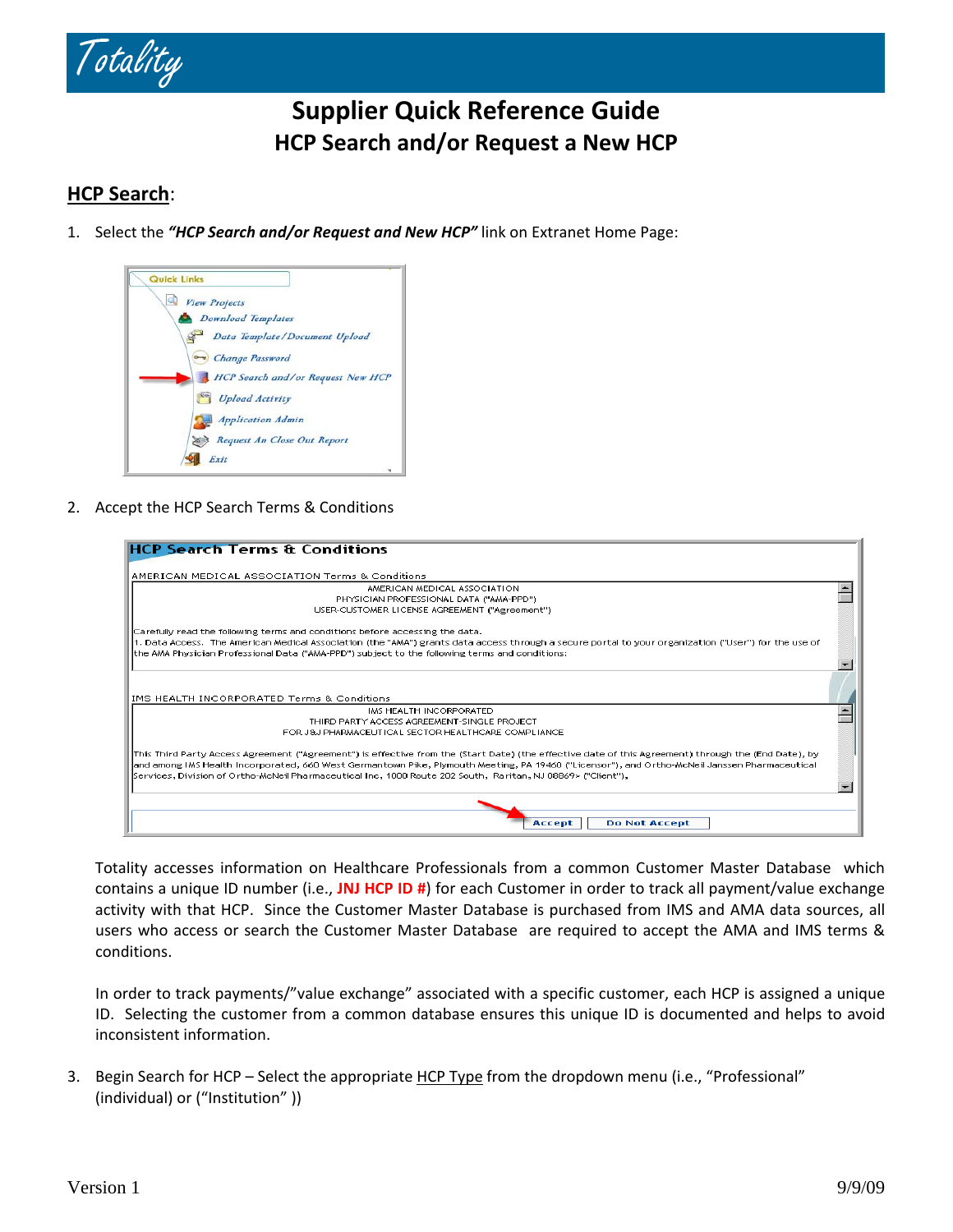

4. Enter the Minimum Required Search Criteria – Last Name and State (\* red asterisk fields)

- *NOTE*: **Country** default = US. If searching for *Non‐US HCP*, select appropriate Country
- **NOTE:** If the HCP ID or State License # is known, that is all that is required. Minimal search requirements are HCP Name and State OR Zip/Postal code.

| <b>HCP Search</b><br>HCP Main Type: Professional                                                                                                                              |                                                                                                                                                       |
|-------------------------------------------------------------------------------------------------------------------------------------------------------------------------------|-------------------------------------------------------------------------------------------------------------------------------------------------------|
| **HCP's Last Name:                                                                                                                                                            | **State:                                                                                                                                              |
| $-$<br>HCP Type: L<br>HCP Sub Type: $\boxed{-2}$<br>HCP's First Name:<br>HCP's Middle Name:<br>Former Name:<br>*HCP ID:<br>*ME Number:<br>*DEA Number:<br>*Medical License #: | Address Line 1:<br>Address Line 2:<br>Address Line 3:<br>City:<br>$-1$<br>**Zip/Postal Code:<br>United States<br>Country:<br>Phone Number:<br>-State- |
|                                                                                                                                                                               | <b>Clear</b><br>Search<br><b>Cancel</b>                                                                                                               |

Additional information about an HCP can be viewed by clicking on the HCP ID.

|                                                                                                 | <b>Institution Search Results</b> |                                                                                                                                                                         |                                |             |                  |             |                    |         |
|-------------------------------------------------------------------------------------------------|-----------------------------------|-------------------------------------------------------------------------------------------------------------------------------------------------------------------------|--------------------------------|-------------|------------------|-------------|--------------------|---------|
|                                                                                                 |                                   |                                                                                                                                                                         |                                |             |                  |             |                    |         |
| If you do not see the HCP you are looking for, you can refine your search or add/modify an HCP. |                                   |                                                                                                                                                                         |                                |             |                  |             |                    |         |
| Leave Totality<br>Display Result<br>19 items found, displaying all items. 1                     |                                   | Fri Dec 15 19:57:26 EST 2006: :<br>Arrive WebMethode: Fri Dec 15 19:57:26 EST 2006<br>Leave WebMethode : Fri Dec 15 19:57:35 EST 2006<br>: Fri Dec 15 19:57:35 EST 2006 |                                |             |                  |             |                    |         |
| HCP ID                                                                                          | <b>Full Name</b>                  |                                                                                                                                                                         | <b>Address</b>                 | <b>City</b> |                  | State/Provn | <b>Postal Code</b> | Country |
| $\blacktriangleright$ 12832006                                                                  |                                   | Johns Hopkins Hosp                                                                                                                                                      | 600 Wolf St                    |             |                  | MD.         | 21287              | US.     |
| 12906092                                                                                        |                                   | Johns Hopkins Hosp                                                                                                                                                      | 601 N Caroline St              |             | <b>Baltimore</b> | MD.         | 21287              | US.     |
|                                                                                                 | <b>Address Status: Active</b>     |                                                                                                                                                                         | <b>Customer Type: Hospital</b> |             |                  |             |                    |         |
|                                                                                                 | Address Type: OFC                 |                                                                                                                                                                         | Customer Sub Type: Other       |             |                  |             |                    |         |
|                                                                                                 | <b>Address Phone:</b>             |                                                                                                                                                                         | <b>Customer Status: Active</b> |             |                  |             |                    |         |
|                                                                                                 |                                   |                                                                                                                                                                         | <b>Customer Phone:</b>         |             |                  |             |                    |         |
| Johns Hopkins Hosp Main Pharm<br>$\triangleright$ 8375610                                       |                                   | 600 N Wolfe St                                                                                                                                                          |                                |             | MD.              | 21287       | US.                |         |
| $\triangleright$ 8814289                                                                        |                                   | Johns Hopkins Hosp Phs                                                                                                                                                  | 600 N 180Th                    |             |                  | MD.         | 21287              | US.     |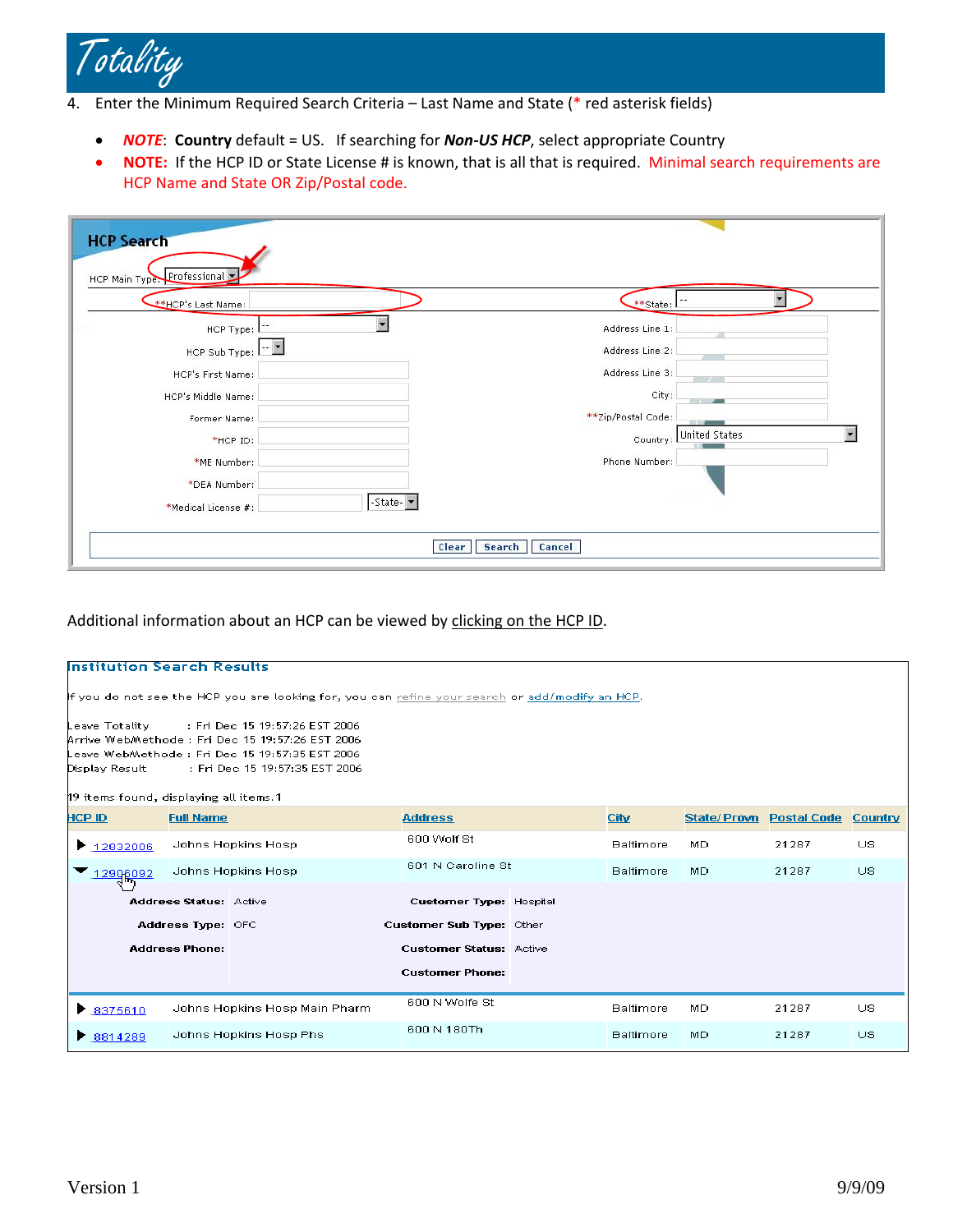

NOTE: If you pick a professional that is not active or does not have an active address, you will receive the warning message: *You can still select this HCP if it is correct*.

| Microsoft Internet Explorer |                                                                                                         |        | ×                                                                          |
|-----------------------------|---------------------------------------------------------------------------------------------------------|--------|----------------------------------------------------------------------------|
|                             | This address is not considered Active.<br>Please make sure this is the correct address you wish to use. |        | Select 'OK' to continue with this address or 'Cancel' to select a new one. |
|                             |                                                                                                         | Cancel |                                                                            |

# *Why are the results abbreviated?*

Our system uses a tool to "standardize" all records entered into the database. This standardization process abbreviates certain words, such as: hospital = "hosp," association = "assoc," clinic = "clnc." Sometimes even first names get abbreviated (i.e. Robert = "Robt"). Although there is no need to abbreviate criteria in the search screens, the results will reflect this standardization.

# **SEARCH TIPS**

Searching for an HCP may require several attempts. While it's wonderful to find exactly who you need the first time, this is truly the exception! Wrong spellings, wrong cities, incorrect or incomplete addresses can hinder a successful search.

Totality suggests to first use only the required minimum criteria (see previous question). If the search yields too many results, try narrowing the results down by adding a city, a first initial, or a first name to the criteria.

First, try modifying your search (less is more). If you found an HCP that closely matches your desired HCP (i.e. same HCP, different address), select that HCP. If you cannot find your HCP at all, then click the "Add an HCP" link and complete the Add HCP form.

# **General Tips**:

- Less is more start with the minimum criteria/information, then update criteria as needed
- If you have an actual JNJ ID or license number, use that first
- For HCP searches, double check the Professional / Institution selection (organizations, hospitals, and professional groups are listed under the institution selection, individuals are listed under the professional selection)

# *HCP Professionals:*

- If have HCP ID #, license or ME #, enter that first
- "Less is More" start with minimum criteria and adjust search criteria as needed
- Common names may want to enter additional information to narrow down search results (i.e., first name, city, etc)
- Start by entering ONLY the Professional's last name and state.
- If search results are large:
	- o Enter Professional's first name or part of first name (especially if last name is common)
	- o Enter Professional's city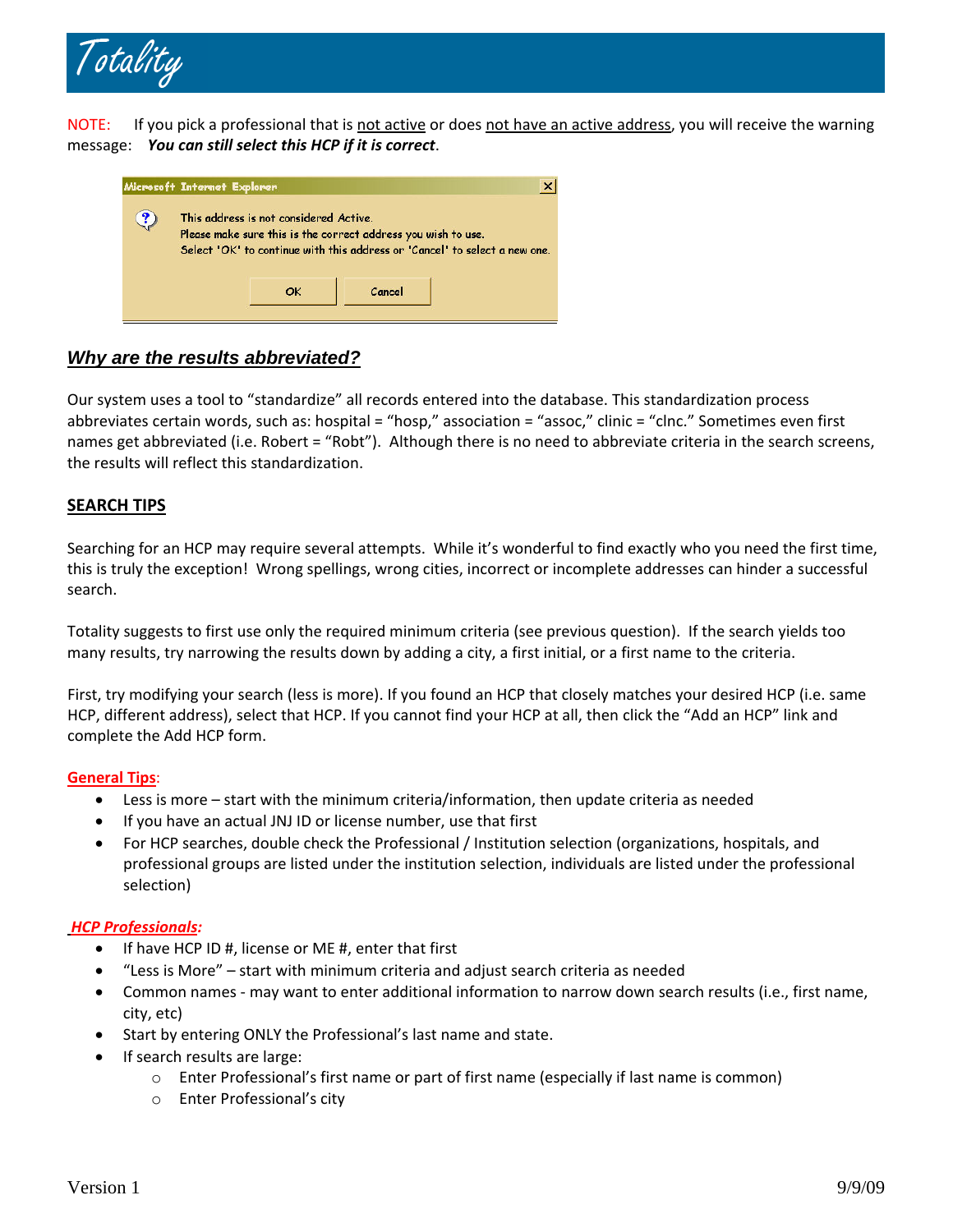

# **Helpful links to obtain or verify the State license information**

**Credential Verification by State:** *http://www.noah‐[health.org/en/usmd/state.html](http://www.noah-health.org/en/usmd/state.html)*

# **Nurse License Verification websites**



**Boards of Pharmacy** <http://www.nabp.net/indexroster.asp>

# **Entering Search Fields:**

- **Last Name –** provide correct spelling of the last name, full last name without suffix information (e.g., Bertino Jr.). You may need to search different combinations of hyphened last names (e.g. Danielle Mele Arends, Danielle Mele‐Arends, Danielle Arends, or Danielle Mele) or prefixed last names (De Miguel, DeMiguel, El Sayed, Elsayed)
- □ **First Name –** please provide the full first name not a combination of first initial and middle name (e.g., H. Steve), nicknames (e.g. B.J.), or shortened names (e.g. Mike, Ed, Patty)
- □ **Modify criteria if results are large**: Last Name = Smith; State = CA → 500 search results
	- Enter part of Professional's first name (especially if last name is common) or full first name
	- ¾ First name: **Ste** (useful to return multiple spellings of a name Steve, Steven, Stephen) (100 search results)
	- ¾ First name: **Stephen** (31 search results)
	- $\cdot \cdot$  If first name does not limit search results enough enter Professional's city [only use in very limited circumstances]
- Address listed in the Customer Master may not be the exact address but if you know it is the same person the use of the HCP ID is acceptable.

Contact address: Anand Sajeev, MD 216 Light House View Drive Stevensville MD Search Results:

| 1500 Forest Glen Rd     | <b>Silver Spring</b> | MD |
|-------------------------|----------------------|----|
| 9305 Belle Terre Way    | Potomac              | MD |
| 7343 Hanover Pkwy Ste A | Greenbelt            | MD |
| 7343 Hanover Pkwy Ste A | Greenbelt            | MD |
| 7227 Hanover Pkwy Ste B | Greenbelt            | MD |

Address on State License: 7343A HANOVER PKWY GREENBELT, MD 20770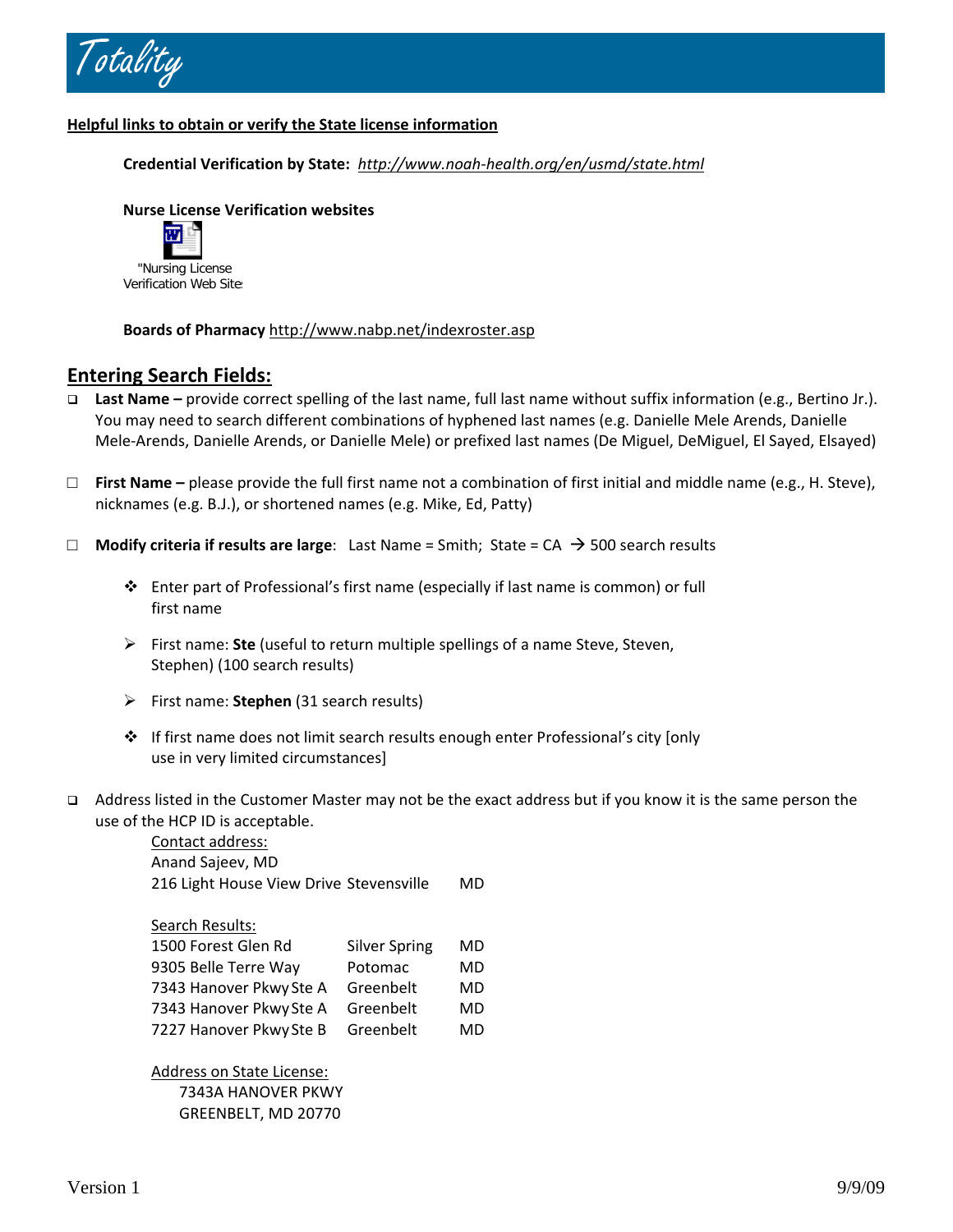

# *NOTE:* **Can upload a template without a JNJ ID – Totality will perform an auto search**

- Applies to HCP Individuals only not institutions
- Because source data is IMS/AMA databases, high probability that search may result in no or multiple matches if individual is a non‐perscriber

### *HCP Institutions:*

- Start by entering ONLY the Institution's name and state
- Try not to use abbreviations (i.e. Saint, not St.)
- If using the word "Cross," use "Cr" (i.e. Holy Cross Hospital = Holy Cr)
- For multi‐word names, start with the first few words, then add on (i.e. enter "Scripps" instead of "Scripps Memorial Hospital")
- Exclude general words from the Institution's name (i.e. "hospital," "clinic," "university"), especially if no results are returned
- Please note that HCP Name fields have automatic wildcards, meaning the criteria entered in that field will return all results containing that criteria (i.e. "Belson" will return "Jerome Belson Clinic," etc.)
- Do not use the word "The" (i.e., "the" Nephrology Associates)
- Do not use apostrophes (i.e., Saint Peter, not Saint Peter's)
- Search results may truncate some words of the Institution name (i.e., Parker Jewish Institutes of Health Care and Rehabilitation = Parker Jewish Inst for Hlth Care and Rehab)
- Sometimes a hospital may be listed under the parent company and/or the health system's name in addition to the hospital's name.

#### **Postal Address**:

Cottage Health System Santa Barbara Cottage Hospital PO Box 689 Pueblo at Bath Street Santa Barbara, CA 93102‐0689

#### **Sample Search:** Name: Cottage State: CA

#### 9 items found, displaying all items. 1

| <b>HCP ID</b> | <b>Full Name</b>                                  | <b>Address</b>             | City            | <b>State/Provn</b> | <b>Postal Code</b> | <b>Country</b> |
|---------------|---------------------------------------------------|----------------------------|-----------------|--------------------|--------------------|----------------|
| ₹ 8559764     | Cottage Hith Syst                                 | PO Box 689                 | Santa Barbara   | CA.                | 93102              | US.            |
| ₹ 8559764     | Cottage Hith Syst                                 | Pueblo At Bath             | Santa Barbara   | -CA                | 93105              | US             |
| 8393120       | Cottage Oaks Fmly Practic                         | 200 Cottage Ave<br>Ste 202 | Manteca         | CA                 | 95336              | US.            |
| ₹ 15162060    | Goleta My Cottage Hosp                            | 700 Alamo Pintado Rd       | Solvang         | CA                 | 93463              | US.            |
| ₹ 8289421     | Goleta My Cottage Hosp Subacute Nursing Ctr       | 351 S Patterson Ave        | Santa Barbara   | CA                 | 93111              | US.            |
| 19287500      | Santa Barbara Cottage Hosp                        | Pueblo At Bath St          | Santa Barbara I | CA.                | 93102              | US.            |
| 8252846       | Santa Barbara Cottage Hosp                        | Pueblo At Bath             | Santa Barbara.  | CA.                | 93105              | US.            |
| ₹ 8252846     | Santa Barbara Cottage Hosp                        | PO Box 689                 | Santa Barbara   | -CA                | 93102              | US.            |
| ₹ 8351657     | Santa Barbara Cottage Hosp Skilled Nursing Facity | Pueblo At Bath             | Santa Barbara   | СA                 | 93105              | US.            |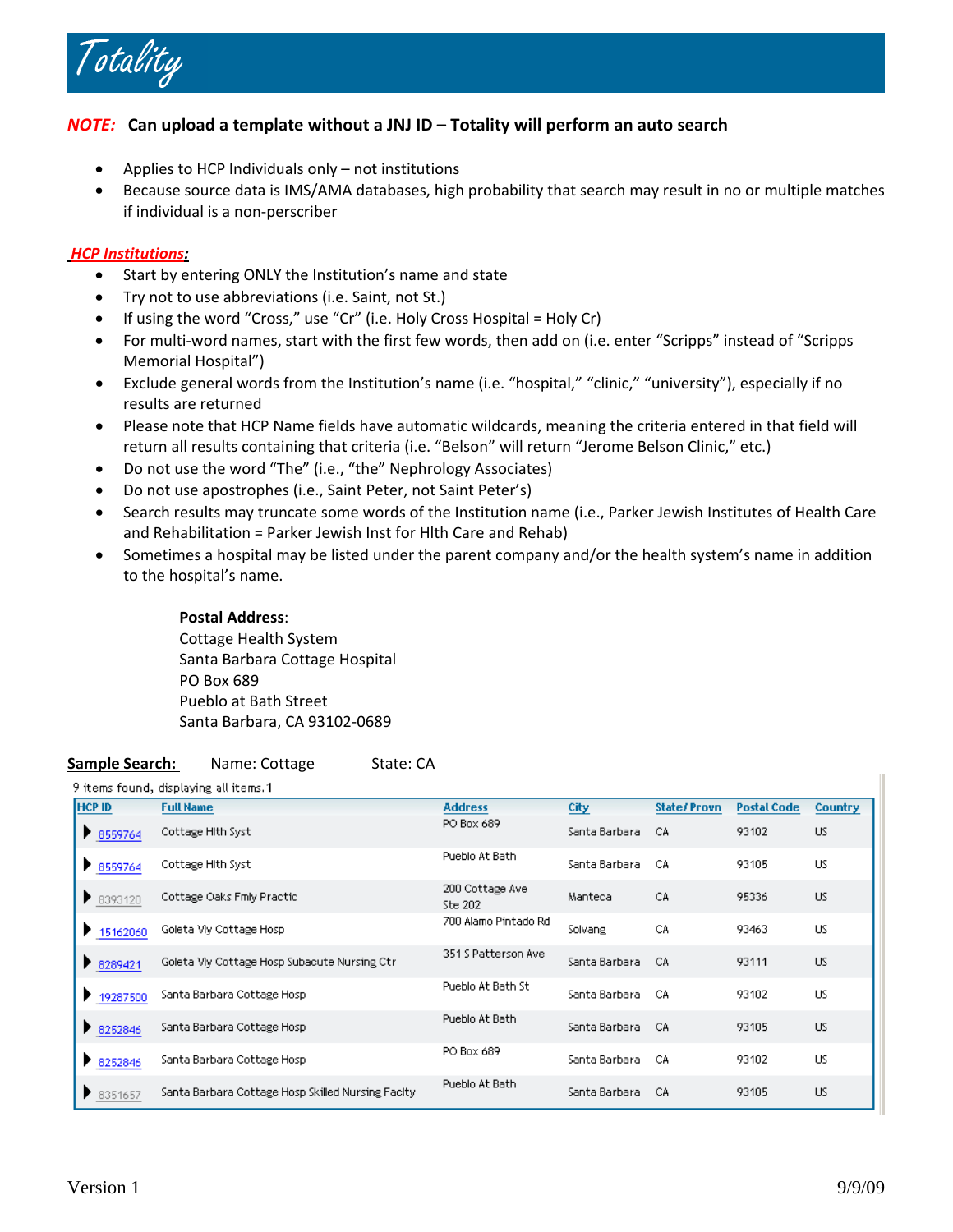

• Address listed in the Customer Master may not be the exact address but if you know it is the same institution the selection of the HCP is acceptable.

> Contact address: Parker Jewish Institute for Health Care and Rehabilitation 271‐11 76TH AVENUE NEW HYDE PARK, NY 11040

Search Results: Parker Jewish Inst For Hlth Care And Rehab 1 Delaware Dr Ste 104 New Hyde Park NY 11042

### **MULTIPLE SEARCH RESULTS:**

**IMPORTANT:** Need to select the appropriate person/# to ensure Totality is tracking/associating the payment to the correct HCP/State.

- If results include same name/state with multiple addresses, but SAME JNJ ID # The (street) address does not matter. Select the business address.
- If results include same name/state with multiple addresses but DIFFERENT JNJ ID # this represents an error/duplicate record in the CRM database. Select the JNJ ID for the closest address. Click on the JNJ ID to enter the record for more information on the HCP to match against license #, specialty, etc.

# **INCORRECT HCP DATA or "No Matching Records Found" – Select the "Add an HCP" link**

If you find an address that is incorrect or need to add a new address, you may request an update to the Customer Maser database. Begin by clicking the 'Add/Modify HCP' link in the search window. Next, correct the information and then submit the request. This data is reviewed by the Totality Data Steward and then processed. Please note that added or updated data may be overwritten by data received by IMS during monthly loads. IMS is the highest level of data accuracy and their information will supersede anything else.

#### **Institution Search Results**

```
If you do not see the HCP you are looking for, you can refine your search or add/modify an HCP.
Leave Totality
                   : Fri Dec 15 20:00:41 EST 2006
Arrive WebMethode: Fri Dec 15 20:00:41 EST 2006
Leave WebMethode: Fri Dec 15 20:00:45 EST 2006
Display Result
               Fri Dec 15 20:00:45 EST 2006:
```
There are no HCP's that match your search criteria. Please adjust your criteria or try the FUZZY search.

# **HCP Search Results**

**HCP Search > Search Results** 

If you do not see the HCP you are looking for, you can refine your search of add an HCP

No matching records found.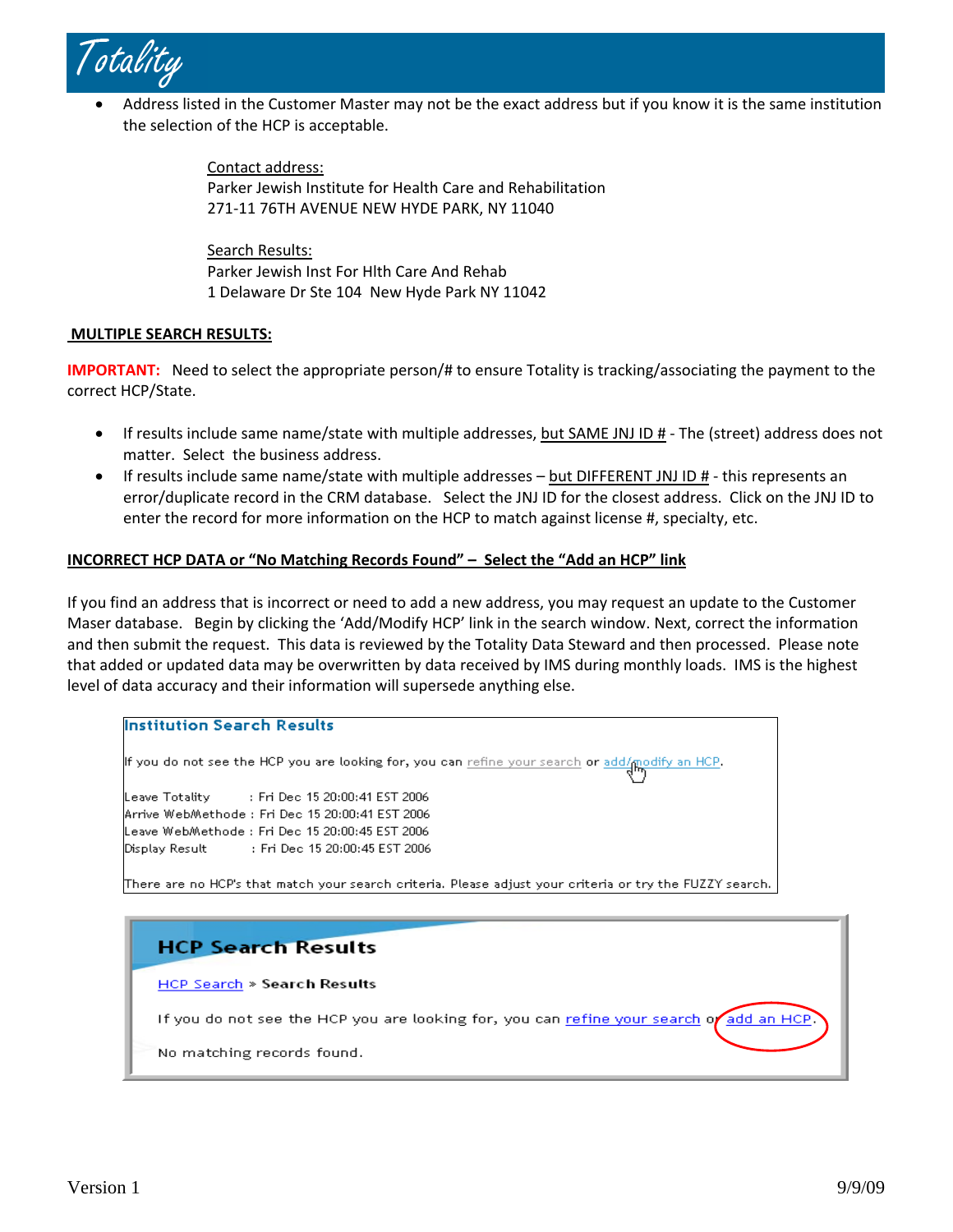

# **ADD/CHANGE an HCP**

If an HCP is not in the database and your search turns up empty, or you need to change information about an HCP, you can click the 'add/modify an HCP' link. You will be directed to the form below to submit the information. The information will be reviewed by Totality Data Steward and updated within 5 business days. An e‐mail notification will be sent informing the person of the new HCP ID#

| HCP Search » Search Results » HCP Add Form                                    |                                                                                                                                                                     |  |  |  |  |  |  |
|-------------------------------------------------------------------------------|---------------------------------------------------------------------------------------------------------------------------------------------------------------------|--|--|--|--|--|--|
| <b>HCP Add Form</b>                                                           |                                                                                                                                                                     |  |  |  |  |  |  |
| $\Box$ Check if multiple HCP add requests are needed (i.e., greater than 20). |                                                                                                                                                                     |  |  |  |  |  |  |
| Professional -<br>HCP Type:                                                   | * Address Type:                                                                                                                                                     |  |  |  |  |  |  |
| * Customer Type:                                                              | Active<br>▼<br>* Address Status:                                                                                                                                    |  |  |  |  |  |  |
| * Customer Sub Type:  --   *                                                  | Please insure Address Line 1 includes only location numbers and streets and Address                                                                                 |  |  |  |  |  |  |
| * Customer Status:<br>Active                                                  | Line 2 includes only suites, etc. Addresses must be valid by the United State Postal<br>Service and are used to obtain the extended zip code by the Customer Master |  |  |  |  |  |  |
| * First Name:                                                                 | Application. You may check the address by using the following USPS Website.                                                                                         |  |  |  |  |  |  |
| * Last Name:                                                                  | * Address Line 1:                                                                                                                                                   |  |  |  |  |  |  |
| Middle Name:                                                                  | Address Line 2:                                                                                                                                                     |  |  |  |  |  |  |
| $\blacktriangledown$<br>Suffix:<br>$\overline{\phantom{a}}$                   | Address Line 3:                                                                                                                                                     |  |  |  |  |  |  |
| Primary Speciality:                                                           | * City:                                                                                                                                                             |  |  |  |  |  |  |
| $\overline{\phantom{0}}$<br>Title:                                            | ÷<br>* State/Province:<br>$\overline{\phantom{a}}$ .                                                                                                                |  |  |  |  |  |  |
| Degree:                                                                       | * Postal Code:                                                                                                                                                      |  |  |  |  |  |  |
| ME Number:                                                                    | <b>United States</b><br>* Country:                                                                                                                                  |  |  |  |  |  |  |
| DEA Number:                                                                   | Address Phone Number:                                                                                                                                               |  |  |  |  |  |  |
| Phone Number:                                                                 |                                                                                                                                                                     |  |  |  |  |  |  |
|                                                                               |                                                                                                                                                                     |  |  |  |  |  |  |
| Clear                                                                         | Submit<br>Cancel                                                                                                                                                    |  |  |  |  |  |  |
|                                                                               |                                                                                                                                                                     |  |  |  |  |  |  |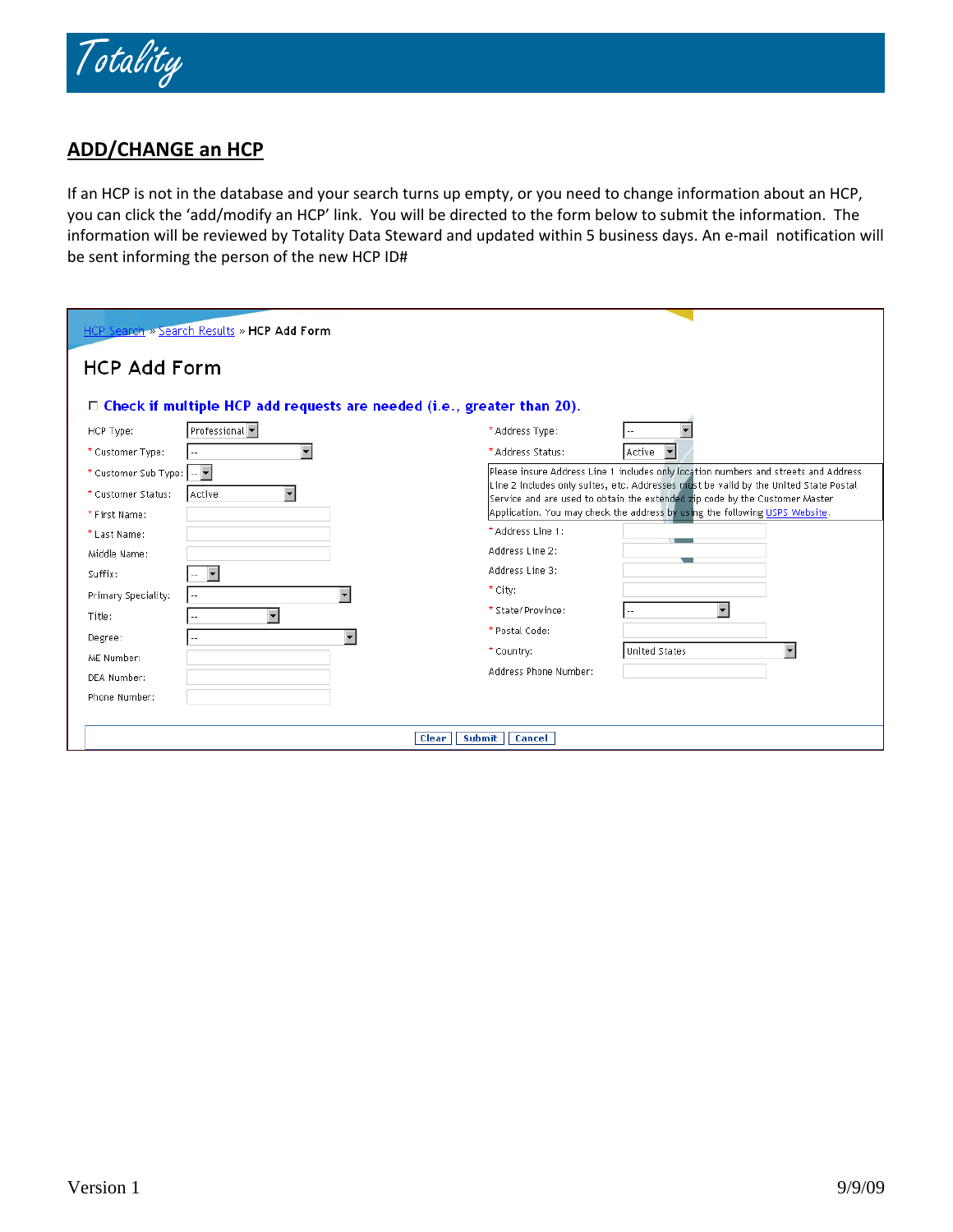

**ADDING a New HCP:** *Single HCP Add*

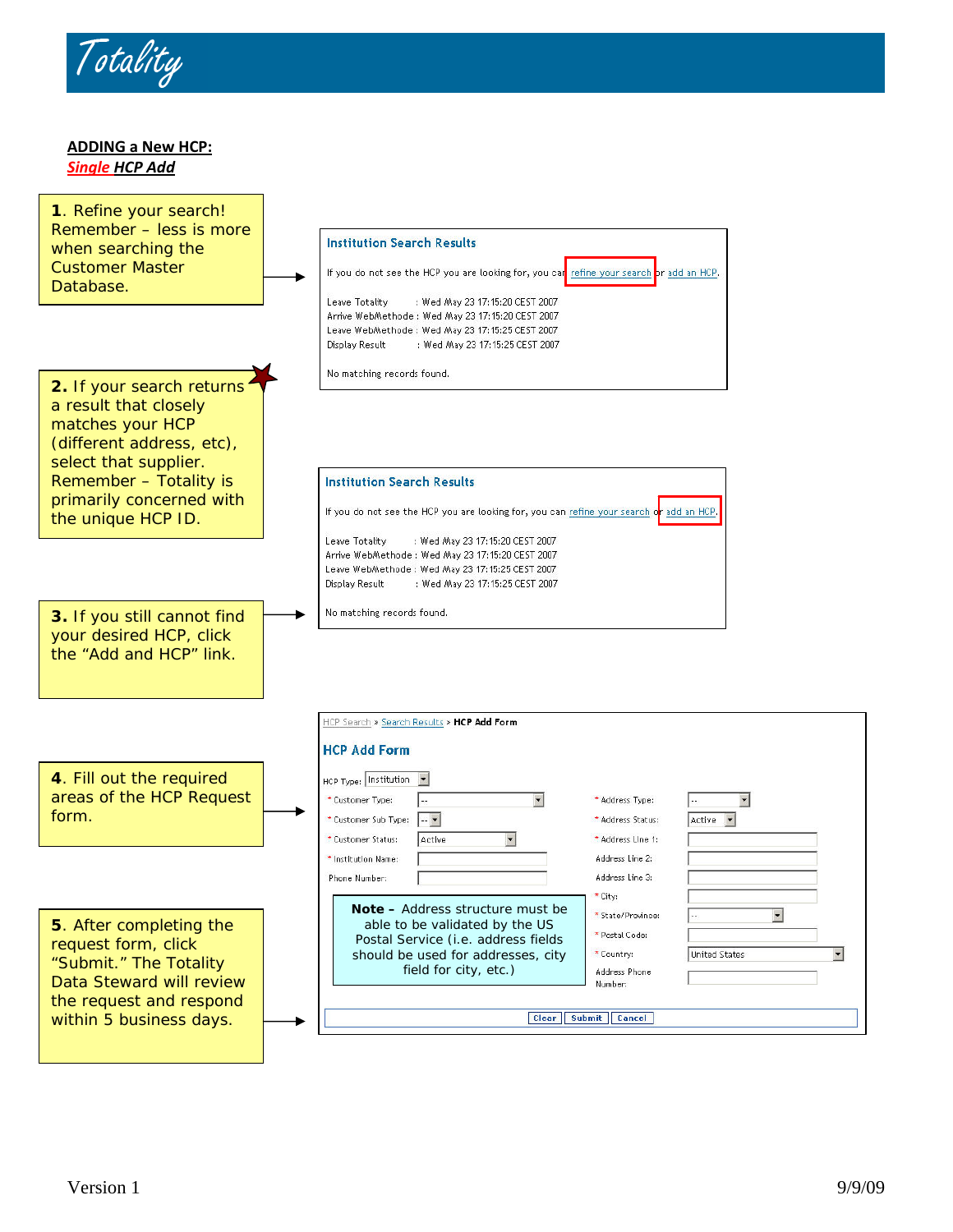

*Multiple HCP Adds (more than 20 at one time)*

Supplier also has the option of submitting an offline request to add multiple HCP's at one time

- Perform the on line HCP Search.
- When "no results" found, select "add new hcp" link
- On "add' page, click box, add Multiple hcp's -> user will be redirected to another screen

| HCP Search » Search Results » HCP Add Form                                                                                                                                                                                                                                                                                                                             |                                                                                        |  |
|------------------------------------------------------------------------------------------------------------------------------------------------------------------------------------------------------------------------------------------------------------------------------------------------------------------------------------------------------------------------|----------------------------------------------------------------------------------------|--|
|                                                                                                                                                                                                                                                                                                                                                                        |                                                                                        |  |
| <b>HCP Add Form</b>                                                                                                                                                                                                                                                                                                                                                    |                                                                                        |  |
| $\boxdot$ Check if multiple HCP add requests are needed (i.e., greater than 20)                                                                                                                                                                                                                                                                                        |                                                                                        |  |
| HCP Type:<br><b>Professions</b>                                                                                                                                                                                                                                                                                                                                        | Address Type:                                                                          |  |
| $\overline{\phantom{0}}$<br>* Customer Type:                                                                                                                                                                                                                                                                                                                           | * Address Status:                                                                      |  |
| * Customer Sub Type: $\left\  \cdot \right\ $ =                                                                                                                                                                                                                                                                                                                        | Please insure Address Line 1 incl                                                      |  |
| <b>Microsoft Internet Explorer</b><br>* Customer Status:<br>Active                                                                                                                                                                                                                                                                                                     | <b>X</b> udes only suites, etc.<br>d are used to obtain the:                           |  |
| * First Name:                                                                                                                                                                                                                                                                                                                                                          | $\mathsf{h}.$ You may check the ad-<br>Box is Checked, open to screen with excel files |  |
| * Last Name:                                                                                                                                                                                                                                                                                                                                                           | ine 1:                                                                                 |  |
| <b>OK</b><br>Middle Name:                                                                                                                                                                                                                                                                                                                                              | Cancel<br>ne 2:                                                                        |  |
| Suffix:                                                                                                                                                                                                                                                                                                                                                                | Address Line 3:                                                                        |  |
| <b>Request Multiple HCP Adds</b><br>If requesting multiple additions (i.e., greater than 20) to the Healthcare Professional Master data, please complete the request form<br>below and email it to TG@prdus.jnj.com, for review and processing, You will be contacted within five (5) business days regarding the<br>status                                            |                                                                                        |  |
| Non-US HCP Add Requests :                                                                                                                                                                                                                                                                                                                                              |                                                                                        |  |
| Please ensure applicable Privacy "Notice" requirements have been met (e.g., approved Privacy clause in executed consultant contract or<br>Privacy Notice Letter) to permit the collection and use of Non-US HCP personal identifying information (PII) in the Totality database.<br>Please contact the applicable J&J affiliate Project Manager if you have questions. |                                                                                        |  |
| $\bullet$ Request Form - Request to add multiple HCPs to HCP Master in Excel (,xls) format.<br>Instructions - Completing the Request Form for adding multiple HCPs in Acrobat (.pdf) format.                                                                                                                                                                           |                                                                                        |  |
| <b>O CANCEL</b>                                                                                                                                                                                                                                                                                                                                                        |                                                                                        |  |

• Download the excel file. Select whether the request will be for Individuals or Institutions.

| <b>File Download</b> |       |                                                                                                                                                                                   |  |
|----------------------|-------|-----------------------------------------------------------------------------------------------------------------------------------------------------------------------------------|--|
|                      |       | Do you want to open or save this file?                                                                                                                                            |  |
|                      | From: | Name: HCP Add form.xls<br>Type: Microsoft Office Excel 97-2003 Worksheet<br>totalitygateway.jnj.com                                                                               |  |
|                      |       | Cancel<br>Save<br>Open                                                                                                                                                            |  |
|                      |       | While files from the Internet can be useful, some files can potentially<br>harm your computer. If you do not trust the source, do not open or<br>save this file. What's the risk? |  |

| <b>Add Individual(s)</b>  |
|---------------------------|
|                           |
| <b>Add Institution(s)</b> |
|                           |